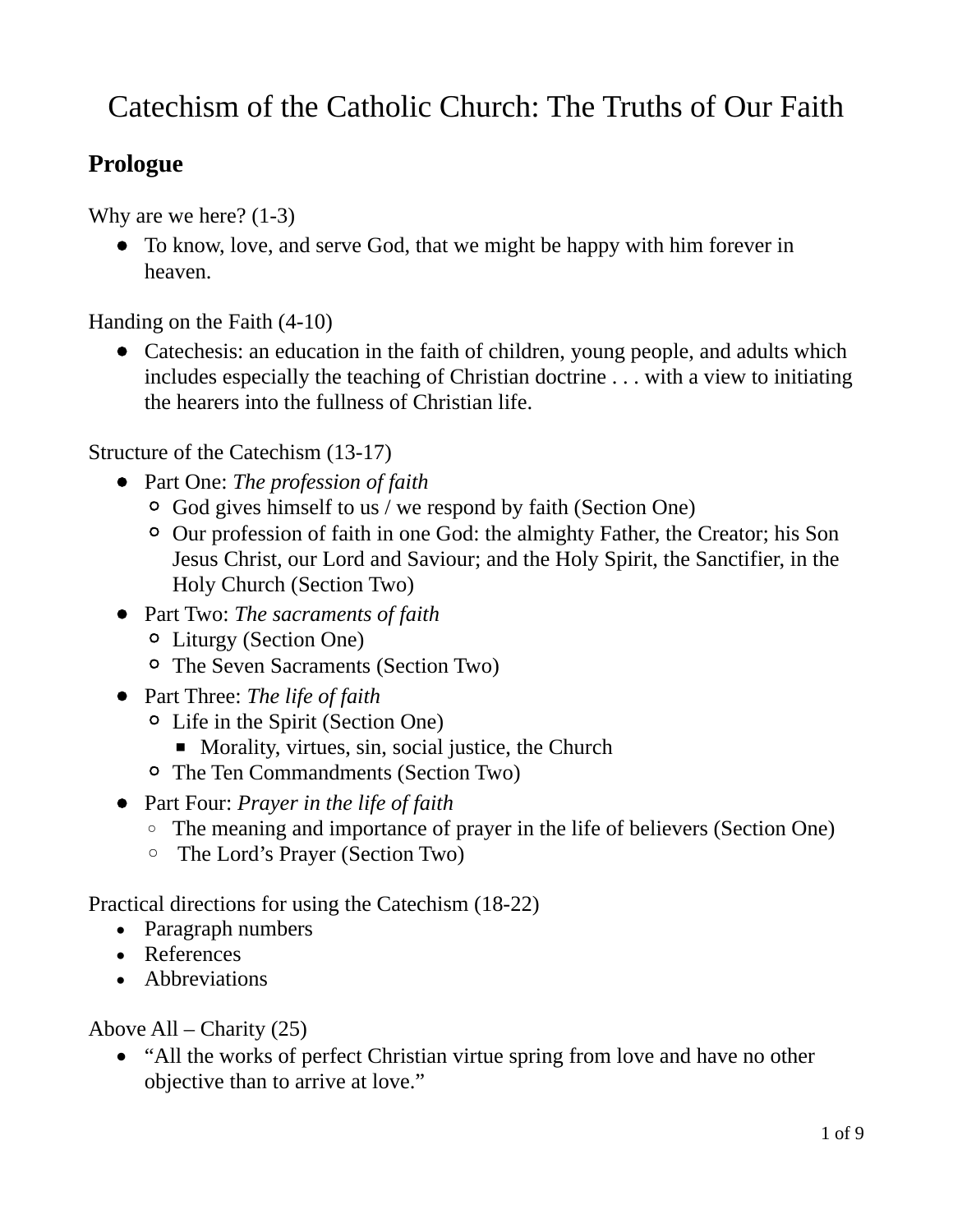## **Part One: The Profession of Faith**

"I Believe" – Our Capacity for God / Our Desire for God

- Our desire for God is written in our hearts (26-30)
	- We are religious beings created by God and for God
		- "When I am completely united to you, there will be no more sorrow or trials; entirely full of you, my life will be complete" (St. Augustine)

Ways of coming to know God (31-35)

• Through God's work of creation and the voice of conscience

Difficulties in coming to know God

- Disordered appetites; the consequences of original sin
- We can easily persuade ourselves that what we don't want to be true is false or at least doubtful

Divine Revelation (50-73)

- God provides the answer that we ask concerning the meaning and purpose of life
- God reveals himself and gives himself to us
- God reveals himself to us gradually over time
	- Adam and Eve, Noah, Abraham, the prophets and finally and fully through his Son, Jesus Christian
	- There will be no further Revelation after Jesus

Apostolic Tradition (74-79)

- Apostolic preaching
	- Orally
	- In writing

The Relationship Between Tradition and Sacred Scripture (80-83)

- Sacred Scripture is the Word of God put down in writing under the breath of the Holy Spirit
- Sacred Tradition is the Word of God in its entirety, which has been entrusted to the apostles and their successors by Christ the Lord and the Holy Spirit
	- Church traditions (small "t"): various theological, disciplinary, liturgical, or devotional traditions that can be retained, modified or abandoned under the guidance of the Church's magisterium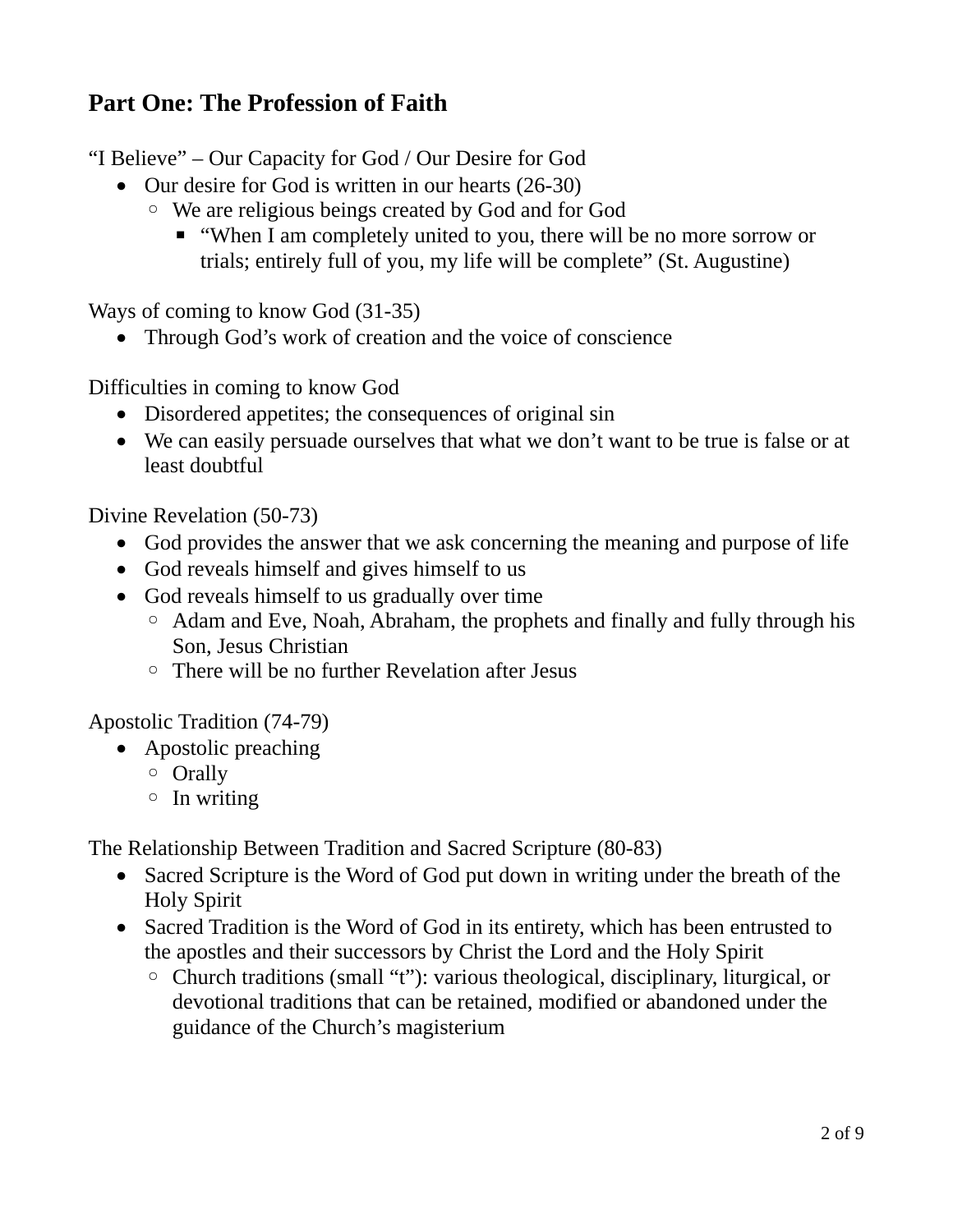The Magisterium of the Church (85-100)

- The living, teaching office of the Church's
- Not superior to the Word of God, but its servant
- It can teach only what has been handed on to it
	- "It is clear therefore that, in the supremely wise arrangement of God, sacred Tradition, Sacred Scripture, and the Magisterium of the Church are so connected and associated that one of them cannot stand without the others. Working together, each in its own way, under the action of the one Holy Spirit, they all contribute effectively to the salvation of souls (95, 100)

Sacred Scripture – the written Word of God (101-108)

- God is the author of Sacred Scripture; he inspired the human authors of the sacred books
	- "We must acknowledge that the books of Scripture firmly, faithfully, and without error teach that truth which God, for the sake of our salvation, wished to see confided to the Sacred Scriptures" (107b)
	- The Christian faith is not a "religion of the book." Christianity is the religion of the "Word" of God, a word which is "not a written and mute word, but the Word which is incarnate and living" (108a)

Interpretation of Sacred Scripture (109-119)

- Attention to the time and culture in which it was written, the literary genres in use at the time, and the modes of feeling, speaking, and narrating then current (110)
- "Sacred Scripture must be read and interpreted in the light of the same Spirit by whom it was written" (111b)
- Three criteria for interpreting Scripture (112-114)
	- Be especially attentive to the content and unity of the whole Scripture
	- Read the Scripture within the living Tradition of the whole Church
	- Be attentive to the analogy of the faith
- The two senses of Scripture (115-119)
	- The literal sense
	- The spiritual sense
		- The allegorical sense
		- The moral sense
		- The anagogical sense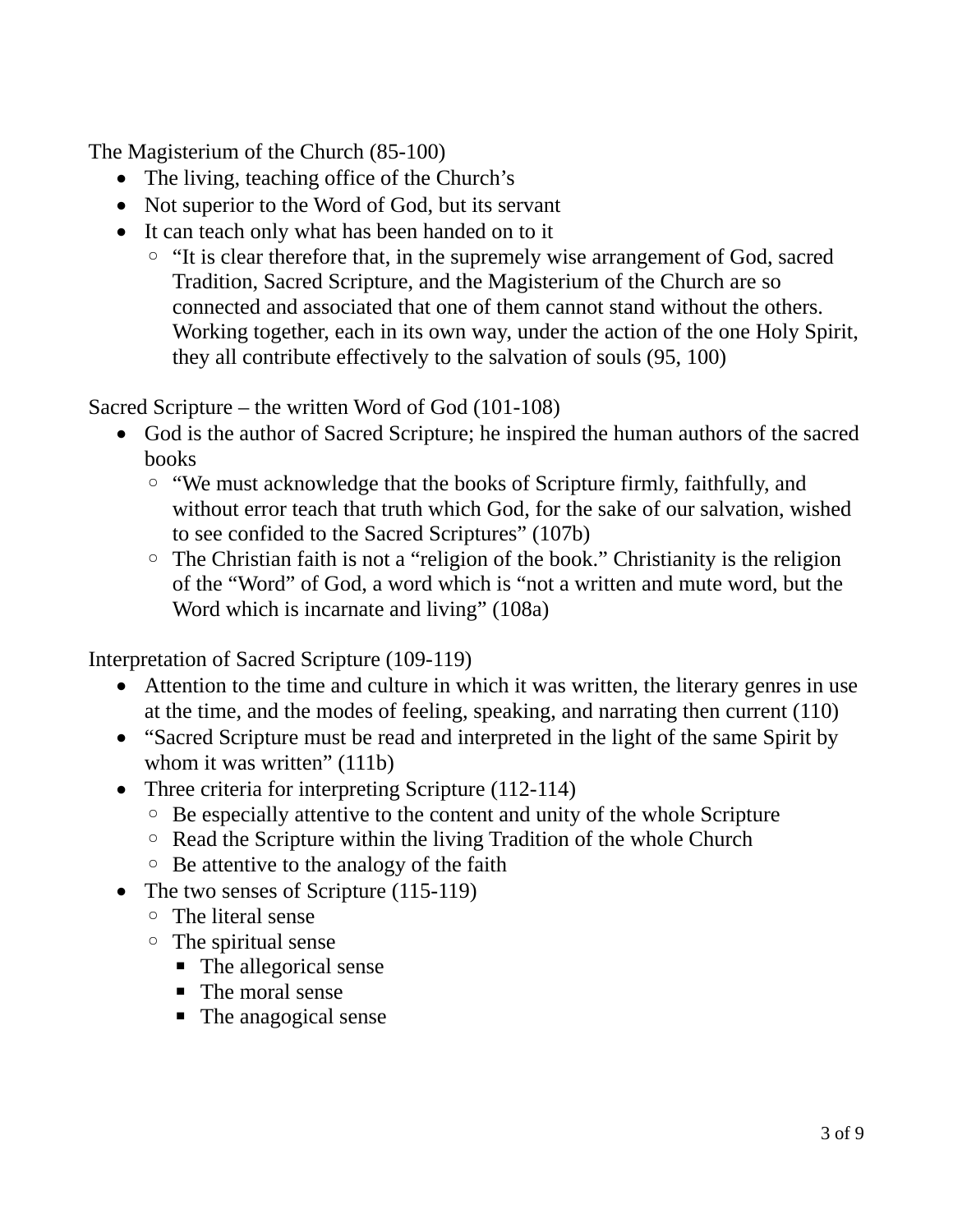The Canon of Scripture (120-141)

- Where did the Bible come from?
- The Church decided which books are to be included in the canon of Scripture (120)
	- 46 books for the Old Testament
	- 27 books for the New Testament

The Old Testament (121-123)

- An indispensable part of Sacred Scripture
- The Old Covenant was never revoked
- A storehouse of sublime teaching on God and of sound wisdom on human life, as well as a wonderful treasury of prayers

The New Testament (124-127)

- In a wonderful way the NT hands on the power of God for our salvation and is the ultimate truth of God's Revelation
- The central object of the NT is Jesus Christ
- The Gospels are the heart of all the Scriptures
- We can distinguish three stages of the formation of the Gospels
	- The life and teachings of Jesus
	- The oral tradition
	- The written Gospels
- The early Church in the Acts of the Apostles
- The Epistles
- Revelation

The Unity of the Old and New (128-130)

- The NT lies hidden in the Old and the OT is revealed in the New
- The role of typology toward the fulfillment of the Divine plan

Sacred Scripture in the Life of the Church (131-133)

 The Church "forcefully and specifically exhorts all the Christian faithful . . . to learn 'the surpassing knowledge of Jesus Christ,' by frequent reading of the divine Scriptures. 'Ignorance of the Scriptures is ignorance of Christ'" (133)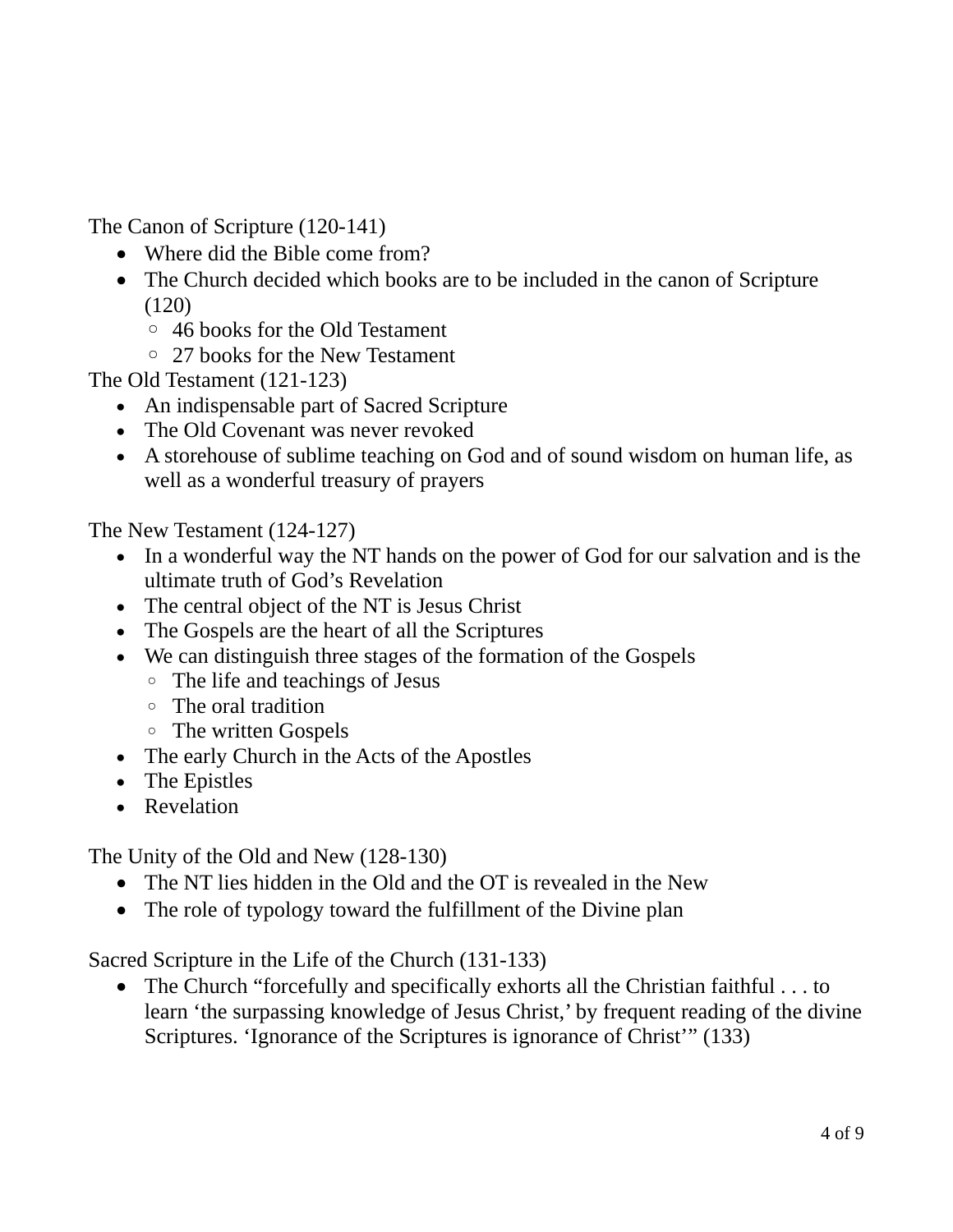The Obedience of Faith (142-149)

- "To obey in faith is to submit freely to the word that has been heard, because its truth is guaranteed by God, who is Truth itself" (144)
- Abraham is a model of faithful obedience (145) ◦ The "father of all who believe" (146)
- Our Blessed Mother is the perfect model (148-149)
	- "Behold, I am the handmaid of the Lord; let it be done to me according to your word"

I Know Whom I have Believed (150-152)

- God the Father, God the Son, and God the Holy Spirit (The Trinity)
	- . . . faith is a free assent to the whole truth that God has revealed (150)

The Characteristics of faith (153-165)

- Faith is a grace  $(gift)$ 
	- Faith is a gift of God, a supernatural virtue infused by him (153)
- Faith is a human act
	- "In faith, the human intellect and will cooperate with divine grace: 'Believing is an act of the intellect assenting to the divine truth by command of the will moved by God through grace.'" (155)
- Faith and understanding (156-159)
	- Why we believe these revealed truths: ". . . we believe 'because of the authority of God himself who reveals them, who can neither deceive nor be deceived'" (156)
- The freedom of faith (160)
	- ". . . nobody is to be forced to embrace the faith against his will"
- The necessity of faith (161)
	- ". . . without faith no one has ever attained justification, nor will anyone obtain eternal life . . ."
- Perseverance in faith (162)
	- "To live, grow and persevere in the faith until the end we must nourish it with the word of God . . . "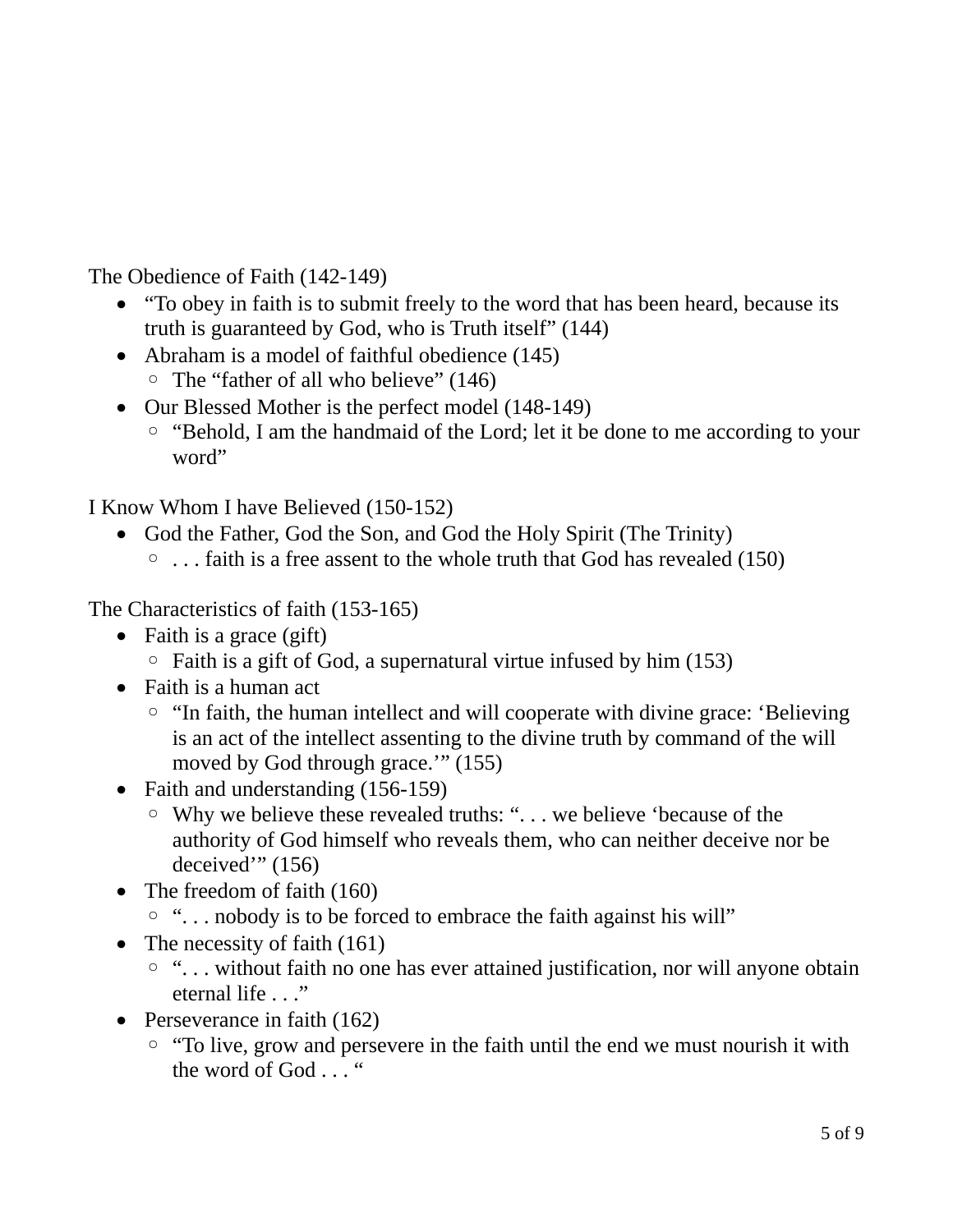- Faith the beginning of eternal life  $(163-165)$ 
	- "Faith makes us taste in advance the light of the beatific vision, the goal of our journey here below" (163)

We Believe (166-167)

 "The believer has received faith from others and should hand it on to others. Our love for Jesus and for our neighbor impels us to speak to others about our faith. Each believer is thus a link in the great chain of believers. I cannot believe without being carried by the faith of others, and by my faith I help support others in the faith" (166b)

The Faith of the Church (168-169)

 "Salvation comes from God alone; but because we receive the life of faith through the Church, she is our mother" (169)

The Language of Faith (170-171)

 "The Church, 'the pillar and bulwark of the truth,' faithfully guards 'the faith which was once for all delivered to the saints.' She guards the memory of Christ's words; it is she who from generation to generation hands on the apostles' confession of faith. As a mother who teaches her children to speak and so to understand and communicate, the Church our Mother teaches us the language of faith in order to introduce us to the understanding and the life of faith." (171)

Only One Faith (172-175)

 "Through the centuries, in so many languages, cultures, peoples and nations, the Church has constantly confessed this one faith, received from the one Lord, transmitted by one Baptism, and grounded in the conviction that all people have only one God and Father" (172)

The Creeds (185-197)

- "This synthesis of faith was not made to accord with human opinions, but rather what was of the greatest importance was gathered from all the Scriptures, to present the one teaching of the faith in its entirety. and just as the mustard seed contains a great number of branches in a tiny grain, so too this summary of faith encompassed in a few words the whole knowledge of the true religion contained in the Old and the New Testaments" (186b)
- "The Apostles' Creed is so called because it is rightly considered to be a faithful summary of the apostles' faith" (194a)
- "The Nicene Creed is often more explicit and more detailed" (196)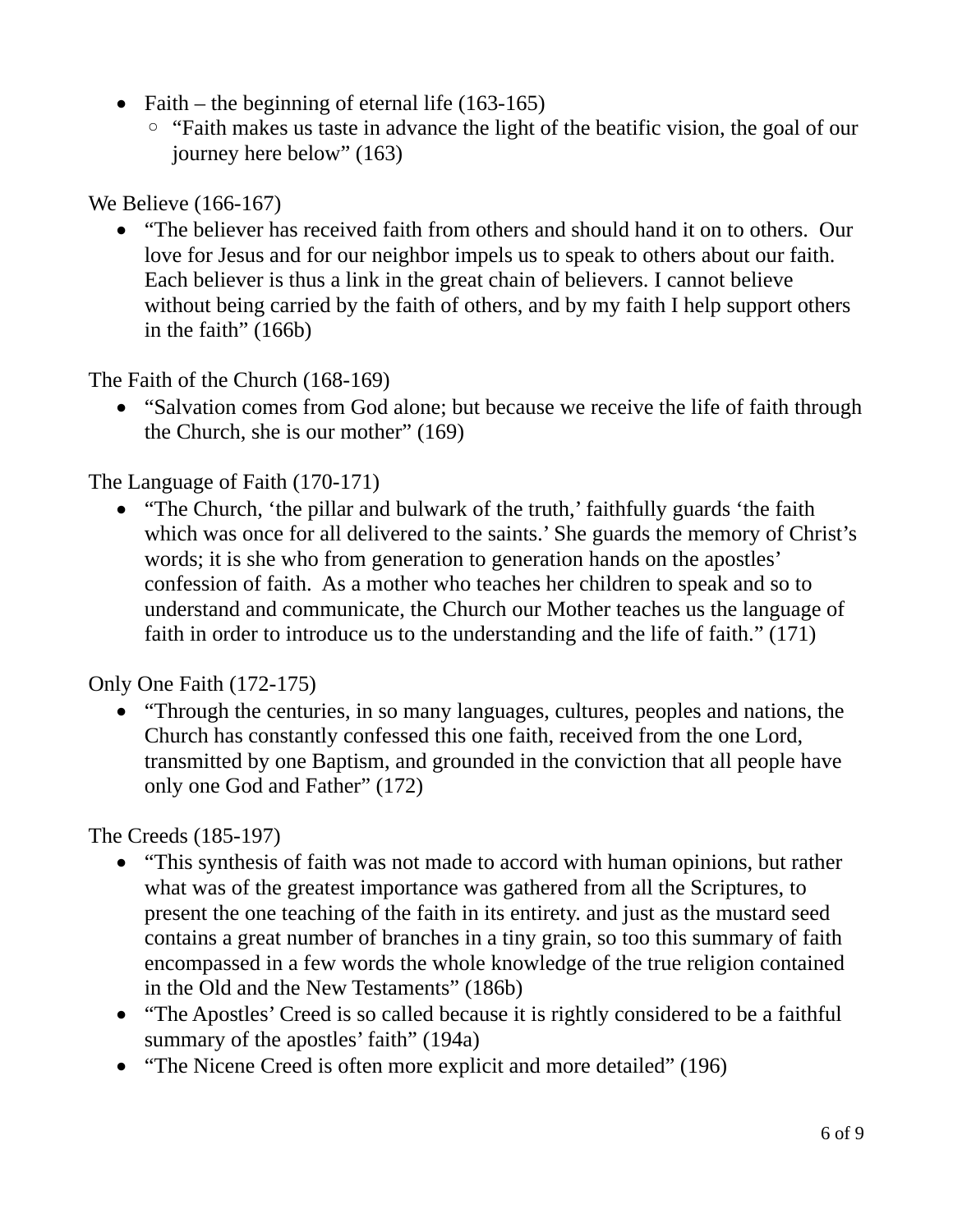### Article 1 "I BELIEVE IN GOD THE FATHER ALMIGHTY, CREATOR OF HEAVEN AND EARTH"

#### I Believe in God (198-231)

- "To Israel, his chosen, God revealed himself as the only One: 'Hear, O Israel: the Lord our God is one Lord; and you shall love the Lord your God with all your heart, and with all your soul, and with all your might" (201)
- "We firmly believe and confess without reservation that there is only one true God, eternal, infinite and unchangeable, incomprehensible, almighty, and ineffable, the Father and the Son and the Holy Spirit; three persons indeed, but one essence, substance or nature entirely simple" (202b)
- "I Am who I Am" (268) (Exodus 3:13-15)
- God alone IS
	- "God is the fullness of Being and of every perfection, without origin and without end" (213b)
- God is truth "God is Truth itself, whose words cannot deceive" (215)
- God is love "God's very being is love"  $(221)$
- The implications of faith in one God (222-227)
	- It means coming to know God's greatness and majesty
	- It means living in thanksgiving
	- It means knowing the unity and true dignity of all men
	- It means making good use of created things
	- It means trusting God in every circumstance, even in adversity

The Father (232-267)

- "Christians are baptized in the name of the Father and of the Son and of the Holy Spirit: not in their names, for there is only one God, the almighty Father, his only Son and the Holy Spirit: the Most Holy Trinity" (233)
- "The mystery of the Most Holy Trinity is the central mystery of Christian faith and life. It is the mystery of God in himself. It is therefore the source of all the other mysteries of faith, the light that enlightens them. It is the most fundamental and essential teaching in the 'hierarchy of the truths of faith'" (234a)
- "By calling God 'Father', the language of faith indicates two main things: that God is the first origin of everything and transcendent authority; and that he is at the same time goodness and loving care for all his children. God's parental tenderness can also be expressed by the image of motherhood, which emphasizes God's immanence, the intimacy between Creator and creature. The language of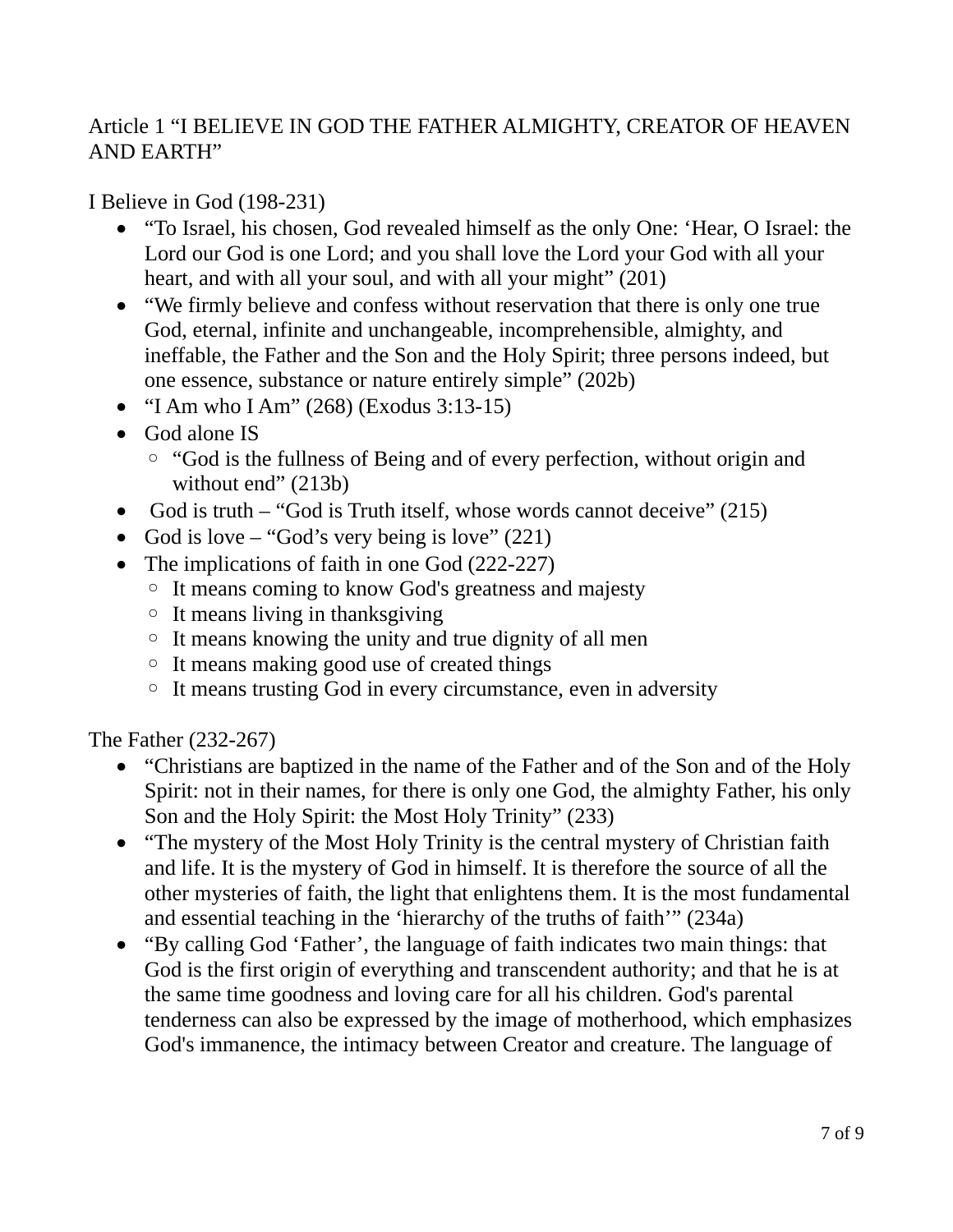faith thus draws on the human experience of parents, who are in a way the first representatives of God for man" (239)

- "The Trinity is One. We do not confess three Gods, but one God in three persons, the 'consubstantial Trinity'. The divine persons do not share the one divinity among themselves but each of them is God whole and entire: 'The Father is that which the Son is, the Son that which the Father is, the Father and the Son that which the Holy Spirit is, i.e. by nature one God'" (253)
- "The ultimate end of the whole divine economy is the entry of God's creatures into the perfect unity of the Blessed Trinity. But even now we are called to be a dwelling for the Most Holy Trinity: 'If a man loves me', says the Lord, 'he will keep my word, and my Father will love him, and we will come to him, and make our home with him'" (260)

The Almighty (268-278)

- "Of all the divine attributes, only God's omnipotence is named in the Creed: to confess this power has great bearing on our lives. We believe that his might is universal, for God who created everything also rules everything and can do everything" (268)
- "In the most mysterious way God the Father has revealed his almighty power in the voluntary humiliation and Resurrection of his Son, by which he conquered evil" (272)
- "Nothing is more apt to confirm our faith and hope than holding it fixed in our minds that nothing is impossible with God" (274)

The Creator (279-324 (301))

- "In the beginning God created the heavens and the earth," "of all things visible and invisible" (279)
- "Catechesis on creation is of major importance. It concerns the very foundations of human and Christian life: for it makes explicit the response of the Christian faith to the basic question that men of all times have asked themselves: 'Where do we come from?' 'Where are we going?' 'What is our origin?' \What is our end?' 'Where does everything that exists come from and where is it going?' The two questions, the first about the origin and the second about the end, are inseparable. They are decisive for the meaning and orientation of our life and actions" (282)
- "The existence of God the Creator can be known with certainty through his works, by the light of human reason, even if this knowledge is often obscured and disfigured by error" (286)